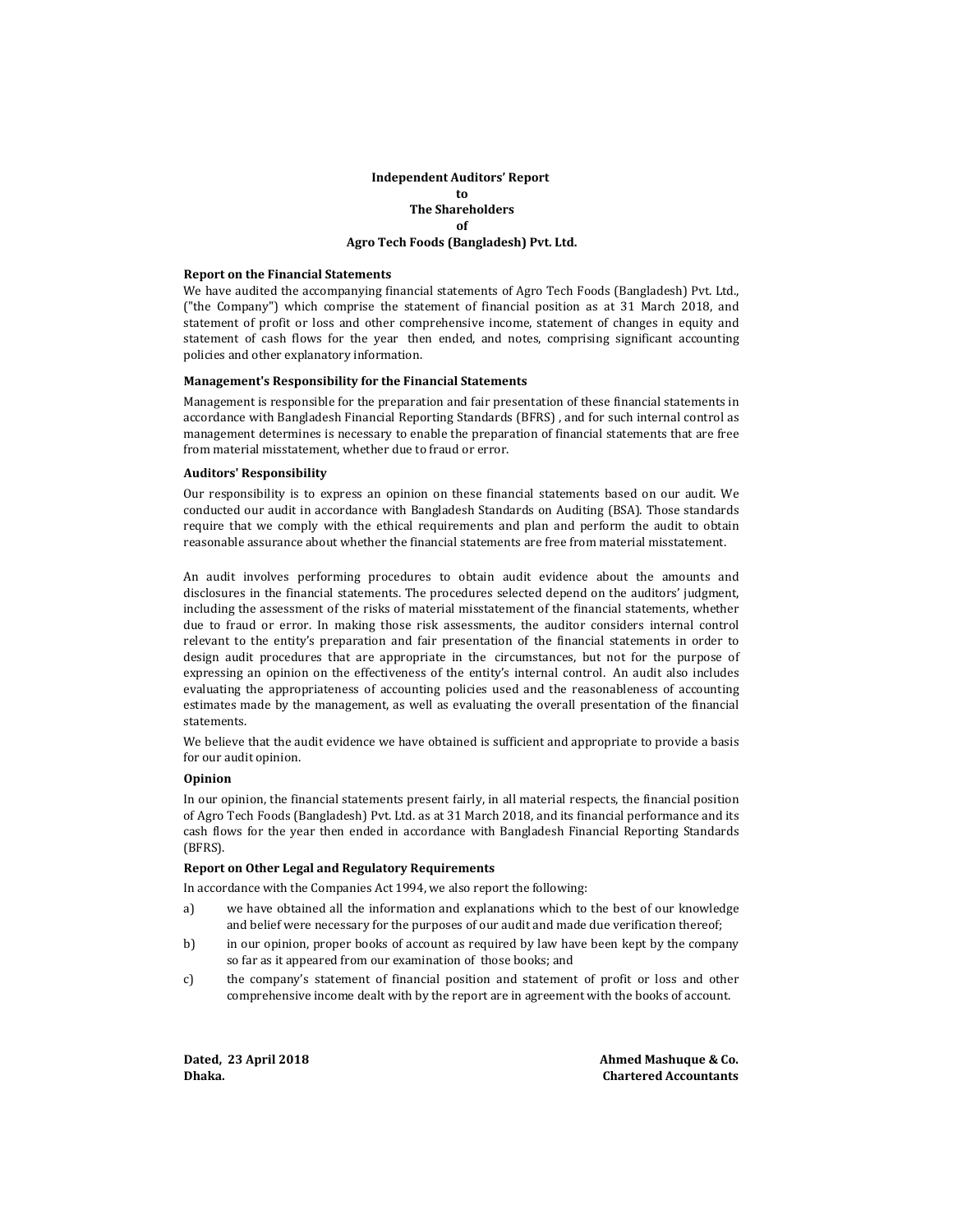# **Agro Tech Foods (Bangladesh) Pvt. Ltd. Statement of financial position** As at 31 March 2018

|                                             | <b>Notes</b> | <b>Amount in Taka</b> |             |
|---------------------------------------------|--------------|-----------------------|-------------|
|                                             |              | 31-Mar-18             | 31-Mar-17   |
| <b>Assets</b>                               |              |                       |             |
| <b>Non Current assets</b>                   |              |                       |             |
| Property, plant and equipment               | 6            | 112,028,155           | 115,790,503 |
| Capital work in process                     | 7            | 797,265               |             |
| Deferred Tax Assets                         | 8            | 9,562,468             | 4,820,472   |
|                                             |              | 122,387,888           | 120,610,975 |
| <b>Current assets</b>                       |              |                       |             |
| Inventories                                 | 9            | 2,252,509             |             |
| Advances, deposits and prepayments          | 10           | 1,270,294             | 1,419,971   |
| Cash and cash equivalents                   | 11           | 7,682,142             | 20,241,769  |
|                                             |              | 11,204,945            | 21,661,740  |
| <b>Total assets</b>                         |              | 133,592,833           | 142,272,715 |
| <b>Shareholder's equity and Liabilities</b> |              |                       |             |
| <b>Shareholder's equity</b>                 |              |                       |             |
| Share capital                               | 12           | 150,000,000           | 150,000,000 |
| Retained earnings                           |              | (17,750,751)          | (8,944,591) |
|                                             |              | 132,249,249           | 141,055,409 |
| <b>Liabilities</b>                          |              |                       |             |
| <b>Current liabilities</b>                  |              |                       |             |
| Trade and other payable                     | 13           | 1,341,292             | 1,214,612   |
| Provision for income tax                    | 14           | 2,292                 | 2,694       |
|                                             |              | 1,343,584             | 1,217,306   |
| Total shareholder's equity and liabilities  |              | 133,592,833           | 142,272,715 |

*These financial statements should be read in conjunction with annexed notes.* 

**Director Director**

*Signed in terms of our report of even date annexed.*

**Dated, 23 April 2018 Dhaka.**

 **Ahmed Mashuque & Co. Chartered Accountants**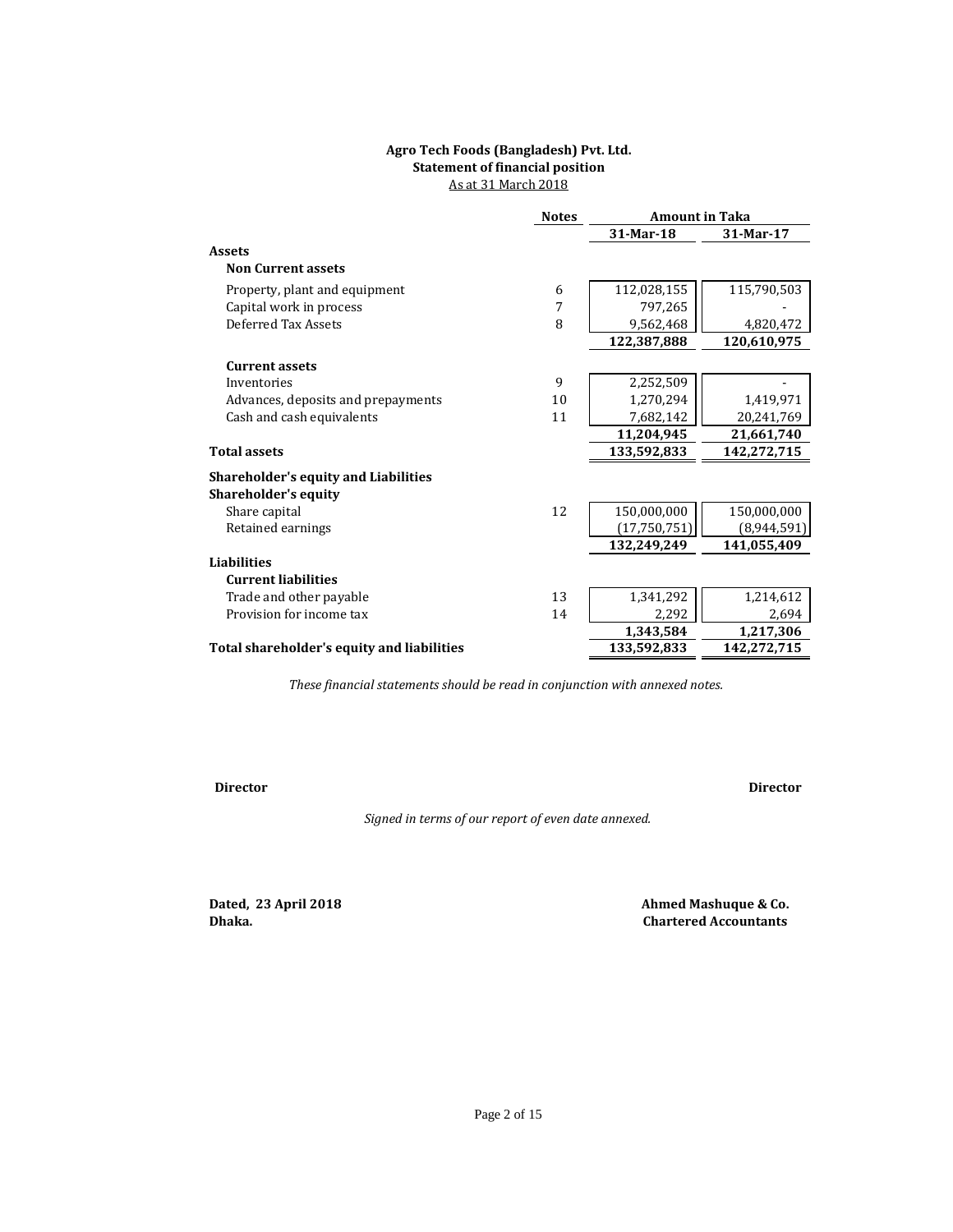# **Agro Tech Foods (Bangladesh) Pvt. Ltd. Statement of profit or loss and other comprehensive income** For the year ended 31 March 2018

|                                                 | <b>Notes</b><br><b>Amount in Taka</b> |              |           |
|-------------------------------------------------|---------------------------------------|--------------|-----------|
|                                                 |                                       | 2017-2018    | 2016-2017 |
|                                                 |                                       |              |           |
| Revenue                                         | 15                                    | 302,108      |           |
| Interest income                                 |                                       |              | 133,988   |
| Other Income                                    |                                       |              | 6,372,633 |
| <b>Total Revenue</b>                            |                                       | 302,108      | 6,506,621 |
| <b>Expenses</b>                                 |                                       |              |           |
| Cost of material consumed                       | 16                                    | 252,657      |           |
| Changes in inventories of finished goods        |                                       | (24, 167)    |           |
| Administrative and selling expenses             | 17                                    | 7,548,717    | 6,397,089 |
| Depreciation                                    |                                       | 6,073,459    | 82,564    |
| <b>Total Expense</b>                            |                                       | 13,850,666   | 6,479,653 |
| Profit/(Loss) before tax                        |                                       | (13,548,558) | 26,968    |
| Less:Tax expense                                |                                       |              |           |
| Income tax expense                              |                                       |              | 402       |
| Deferred tax (Income)/ expense                  |                                       | (4,741,996)  | 9,999     |
| Profit /(Loss) after tax                        |                                       | (8,806,562)  | 16,567    |
| Add: Other comprehensive income                 |                                       |              |           |
| Total comprehensive income/(loss)               |                                       | (8,806,562)  | 16,567    |
| (Transferred to statement of changes in equity) |                                       |              |           |

*These financial statements should be read in conjunction with annexed notes.* 

#### **Director Director**

*Signed in terms of our report of even date annexed.*

**Dated, 23 April 2018 Dhaka.**

 **Ahmed Mashuque & Co. Chartered Accountants**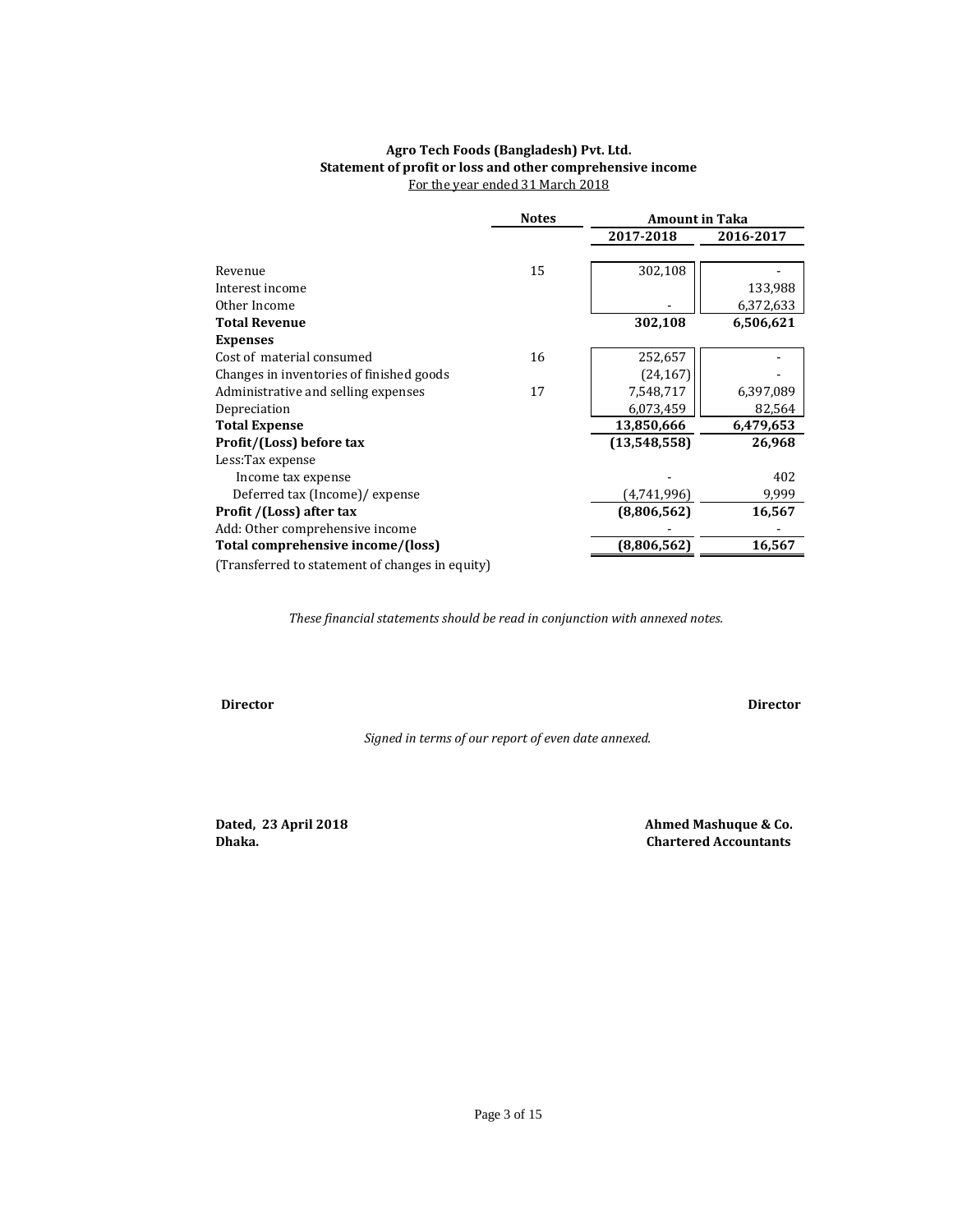# **Agro Tech Foods (Bangladesh) Pvt. Ltd. Statement of changes in equity** As at 31 March 2018

|                                                                                    |                           |                                   | <b>Amount in Taka</b>             |
|------------------------------------------------------------------------------------|---------------------------|-----------------------------------|-----------------------------------|
| <b>Particulars</b>                                                                 | <b>Share capital</b>      | Retained<br>earnings              | Total                             |
| Balance as at 01 April 2016                                                        | 100,000,000               | (8,961,158)                       | 91,038,842                        |
| Total comprehensive income                                                         |                           | 16,567                            | 16,567                            |
| Issue of Ordinary Share<br>Balance as at 31 March 2017                             | 50,000,000<br>150,000,000 | (8,944,591)                       | 50,000,000<br>141,055,409         |
| Balance as at 01 April 2017<br>Prior year adjustment<br>Total comprehensive income | 150.000.000               | (8,944,591)<br>402<br>(8,806,562) | 141.055.409<br>402<br>(8,806,562) |
| Balance as at 31 March 2018                                                        | 150,000,000               | (17,750,751)                      | 132,249,249                       |

#### **Director Director**

*Signed in terms of our report of even date annexed.*

**Dhaka. Chartered Accountants**

**Dated, 23 April 2018 Ahmed Mashuque & Co.**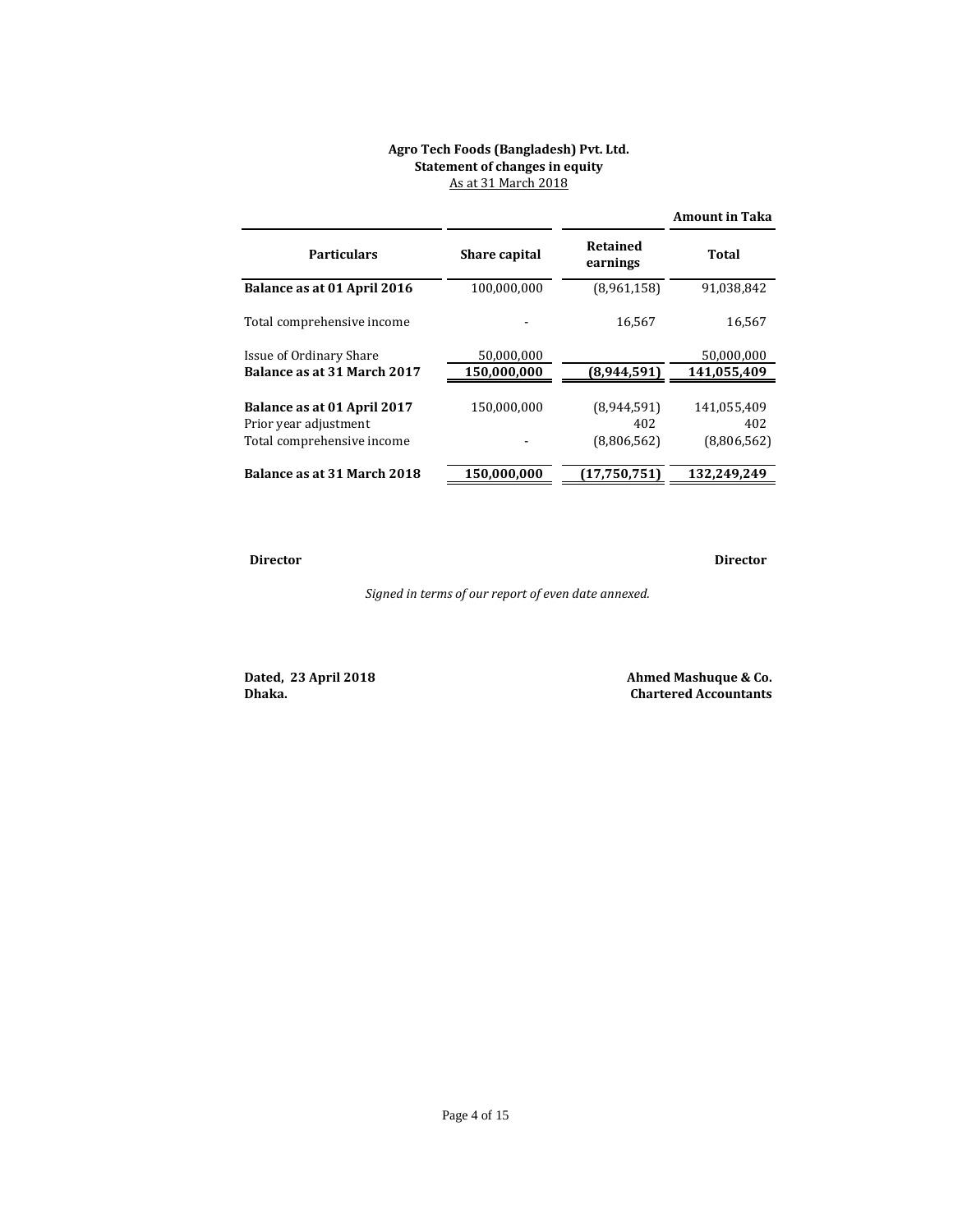# **Agro Tech Foods (Bangladesh) Pvt. Ltd. Statement of cash flows As at 31 March 2018**

|                                                        | <b>Amount in Taka</b>                |                |
|--------------------------------------------------------|--------------------------------------|----------------|
|                                                        | 2017-2018                            | 2016-2017      |
| Cash flows from operating activities                   |                                      |                |
| Profit/(Loss) before tax                               | (13,548,558)                         | 26,968         |
| Adjustment of non cash items                           |                                      |                |
| Depreciation                                           | 6,073,459                            | 82,564         |
|                                                        | (7, 475, 099)                        | 109,532        |
| Changes in working capital                             |                                      |                |
| Inventories                                            | (2, 252, 509)                        | 1,510,532      |
| Advances, deposits and prepayments                     | 148,357                              | (368, 612)     |
| Trade and Other Payable                                | 126,680                              | (12,004,051)   |
| Advance income tax                                     | 1,320                                |                |
|                                                        | (1,976,152)                          | (10, 862, 131) |
| Net cash flow from operating activities                | (9,451,251)                          | (10, 752, 599) |
|                                                        |                                      |                |
| Acquisition of property, plant and equipment           | (2,311,111)                          | (7, 120, 804)  |
| Capital work in progress                               | (797, 265)                           |                |
| Net cash used in investing activities                  | (3, 108, 376)                        | (7, 120, 804)  |
| Cash flows from financing activities                   |                                      |                |
| Net cash generated from financing activities           |                                      |                |
| Net cash decrease in cash and cash equivalent          | (12, 559, 627)                       | (17, 873, 403) |
| Cash and cash equivalents at the beginning of the year | 20,241,769                           | 38,115,172     |
| Cash and cash equivalents at the end of the year       | 7,682,142                            | 20,241,769     |
|                                                        | Cash flows from investing activities |                |

*These financial statements should be read in conjunction with annexed notes.* 

**Director Director**

*Signed in terms of our report of even date annexed.*

**Dated, 23 April 2018 Dhaka.**

 **Ahmed Mashuque & Co. Chartered Accountants**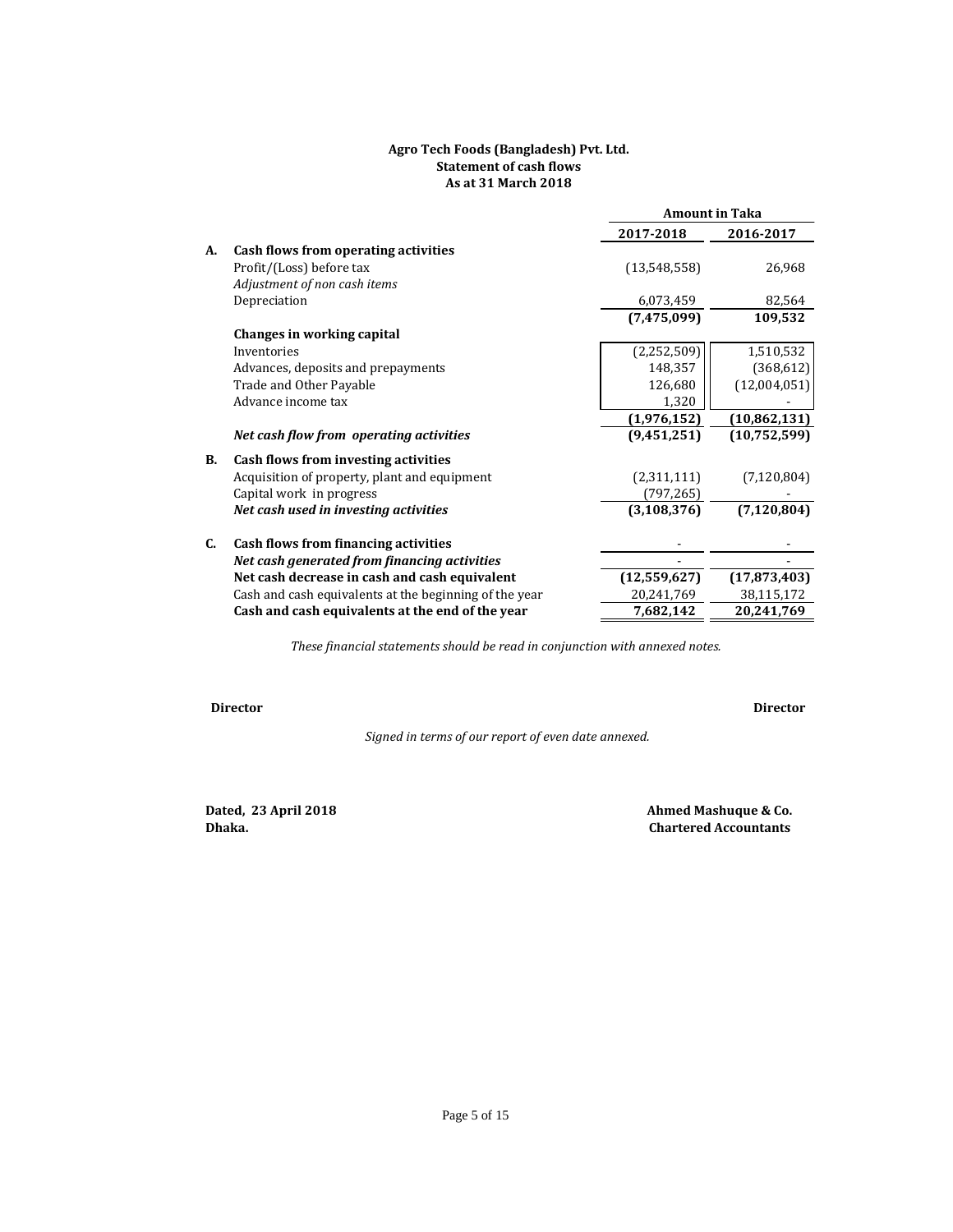# **Agro Tech Foods (Bangladesh) Pvt. Ltd. Notes, comprising significant accounting policies and other explanatory information As at and for the year ended 31 March 2018**

# **1 Company and its activities**

# **1.01 Background**

Agro Tech Foods (Bangladesh) Pvt. Ltd. ("the Company") was registered in Bangladesh on 8 April 2012 with an authorized share capital of Tk 50,000,000 divided into 5,000,000 ordinary shares of Tk 10 each. The address of the registered office of the company is Sakaswar, Madhyapara, Kaliakoir, Gazipur-1750. ln 2014, the Company increased its authorized share capital to Tk 200,000,000 divided into 20,000,000 ordinary shares of Tk 10 each. let is a subsidiary company of Agro Tech Foods Limited, lndia. The company is mainly engaged in production of 'ACTII' pop-corn.

# **2 Basis of preparation**

# **2.01 Statement of compliance**

The financial statements have been prepared in compliance with Bangladesh Financial Reporting Standards (BFRS) and the requirements of the Companies Act, 1994 and other relevant local laws and regulations as applicable. BFRS comprise of

-Bangladesh Financial Reporting Standards (BFRS);

-Bangladesh Accounting Standards (BAS); and

-Interpretations.

The titles and format of these financial statements follow the requirements of BFRS which are to some extent different from the requirements of the Companies Act, 1994. However, such differences are not material and in the view of management BFRS title gives better presentation to the shareholders.

# **2.02 Reporting period**

The financial year of the company has been determined to be from 01 April to 31 March each year. These financial statements cover one year from 01 April 2017 to 31 March 2018 consistently.

# **2.03 Basis of accounting**

The financial statements have been prepared under the accrual basis of accounting.

# **2.04 Going concern**

The financial statements have been prepared on going concern basis. As per the management assessment, there is no material uncertainties related to events or conditions which may cast significant doubt upon the companies ability to continue as a going concern.

## **2.05 Basis of measurement**

The financial statements have been prepared under the historical cost convention.

# **2.06 Date of authorization**

The Board of Directors has authorized these financial statements on 23 April 2018.

# **2.07 Use of estimates and judgments**

The preparation of the financial statements in conformity with Bangladesh Financial Reporting Standards (BFRS) requires management to make judgment, estimates and assumptions that affect the application of accounting policies and the reported amounts of assets, liabilities, income and expenses. Actual result may differ from these estimates.

# **2.08 Functional and presentation currency**

These financial statements are presented in Bangladesh currency (Taka), which is both functional currency and presentation currency of the company. All amount have been rounded off to the nearest Taka unless otherwise indicated.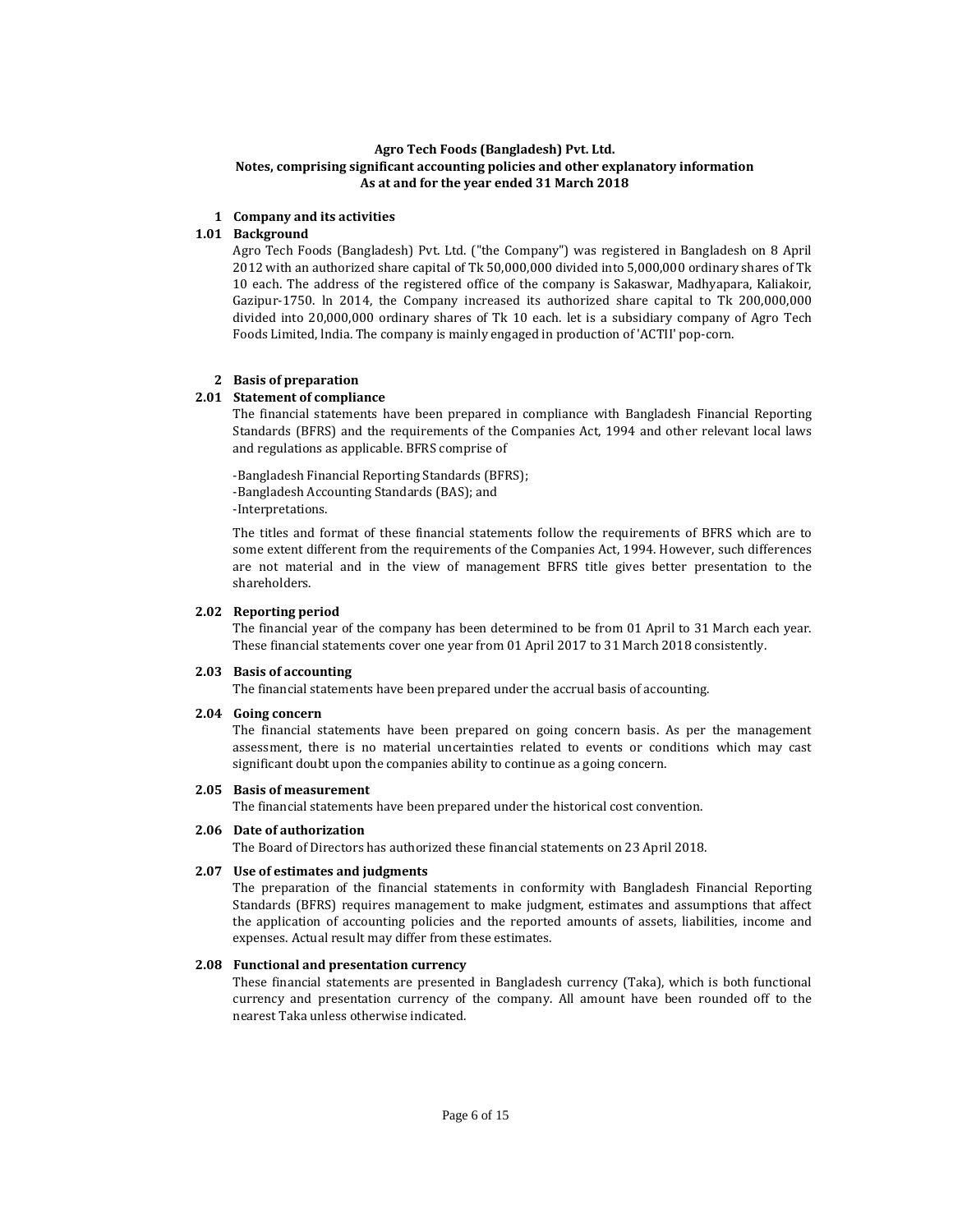## **3 Significant accounting policies**

# **3.01 Property, plant and equipment**

# **a) Recognition and measurement**

Property, plant and equipment are stated at cost net of accumulated depreciation. Cost of an item of property, plant and equipment comprises its net purchase price after deducting trade discount and rebates, import duties, non refundable taxes and any cost that are directly attributable to bringing the assets to the location and condition necessary for it to be capable of operating in the intended manner.

## **b) Subsequent cost**

The cost of replacing component of an item of property, plant and equipment is recognized in the carrying amount of the item if it is probable that the future economic benefits embodied within the component will flow to the company and its cost can be measured reliably.

#### **c) Depreciation**

Depreciation on property, plant and equipment is recognized against profit or loss on a straight line method over the estimated useful lives of each part of an item of property, plant and equipment as this most closely reflects the expected pattern of consumption of the future economic benefits embodied in the assets. Depreciation is charged from the date of acquisition and no depreciation is charged in the month of disposal.. The depreciation rates are as follows:

| <b>Assets Category</b>   | <b>Estimated lifetime</b> |
|--------------------------|---------------------------|
| <b>Building</b>          | 20 years                  |
| Plant & machinery        | 10 years                  |
| Factory equipment        | 20 years                  |
| Vehicles                 | 5 years                   |
| Equipment and appliances | 5 years                   |
| Computer and peripherals | 5 years                   |
| Furniture and fixture    | 5 years                   |
| Other assets             | 5 years                   |

#### **d) Retirement and disposal**

On disposal of property, plant and equipment, the cost and accumulated depreciation are eliminated and gain or loss on such disposal is reflected in the statement of profit or loss and other comprehensive income, which is determined with reference to the net book value of the assets and net sales proceeds.

#### **3.02 Capital work in progress**

Capital work in progress represents the cost incurred for acquisition and/or construction of items of property, plant and equipment that are not ready for use which is measured at cost.

#### **3.03 Inventories**

Inventories are valued in accordance with IAS 2: *Inventories* at lower of cost and net realizable value. Net realizable value is based on estimated selling price less any further costs expected to be incurred to make the sales.

#### **3.04 Earning per share**

The Company calculates its earnings per share in accordance with IAS 33: *Earning per share* .

#### **Basic earnings**

**Basic earnings per share** This represents earnings for the year attributable to ordinary shareholders. As there were no preference shares requiring returns or dividends, minority interest or extraordinary items, the net profit after tax for the year has been considered as fully attributable to the ordinary shareholders.

This has been calculated by dividing the basic earnings by the weighted average number of ordinary shares outstanding during the year.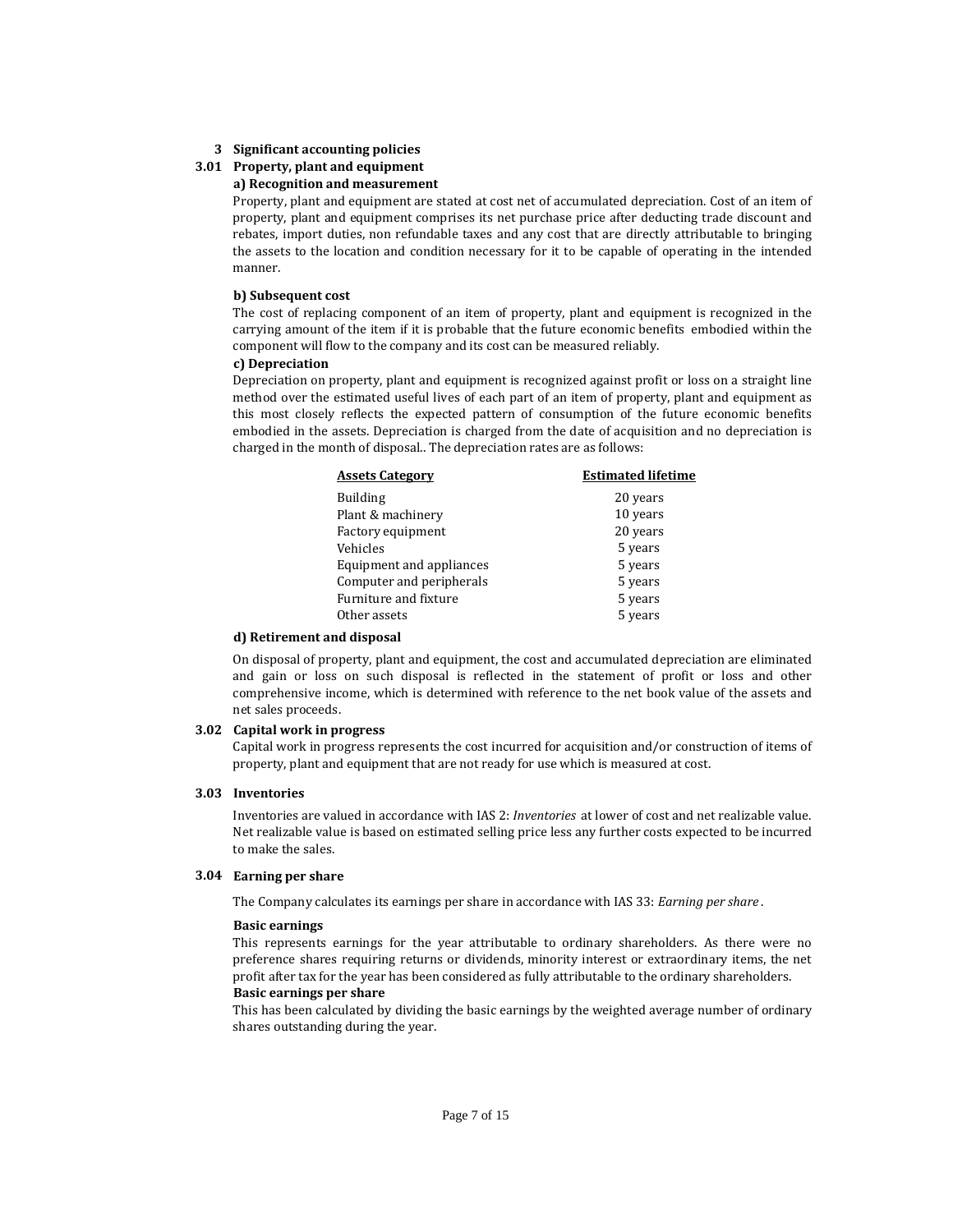#### **3.05 Provisions**

In accordance with the guidelines as prescribed by IAS 37: *Provisions, contingent liabilities and contingent assets* provisions are recognized when all the following criteria are met :

- When the company has a present obligation as a result of past event;

- When it is probable that an outflow of resources embodying economic benefits will be required to settle the obligation; and

- Reliable estimate can be made of the amount of the obligation.

#### **3.06 Finance costs**

Finance costs comprise interest expense on short term borrowings.

#### **3.07 Financial instruments**

A financial instrument is any contract that gives rise to a financial asset of one entity and a financial liability or equity instrument of another entity.

#### *Financial assets*

The company initially recognizes receivables and deposits on the date that they are originated. All other financial assets are recognized initially on the date at which the company becomes a party to the contractual provisions of the transaction.

The company derecognizes a financial asset when the contractual rights or probabilities of receiving the cash flows from the asset expire, or it transfers the rights to receive the contractual cash flows on the financial asset in a transaction in which substantially all the risks and rewards of ownership of the financial asset are transferred.

#### *Accounts receivable*

Accounts receivable is stated net of provisions, if any.

#### *Cash and bank balances*

Cash and bank balances consist cash in hand, bank deposits, which were held and available for use of the company without any restriction.

#### *Advances, deposits and prepayments*

#### *Advances*

Advances are initially measured at cost. After initial recognition, advances are carried at cost less deduction, adjustment.

### *Deposits*

Deposits measured at cost value.

#### *Prepayments*

Prepayments are initially measured at cost. After initial recognition, Prepayments are carried at cost less charges to Statement of profit or loss and other comprehensive income.

#### *Financial liability*

The company initially recognizes all financial liabilities on the transaction date at which the company becomes a party to the contractual provisions of the liability.

The company derecognizes a financial liability when its contractual obligations are discharged or cancelled or expire.

## *Trade and other payables*

Trade and other payables and other financial liabilities are recognized when contractual obligations arising from past events are certain and the settlement of which is expected to result in an outflow from the company of resources embodying economic benefits.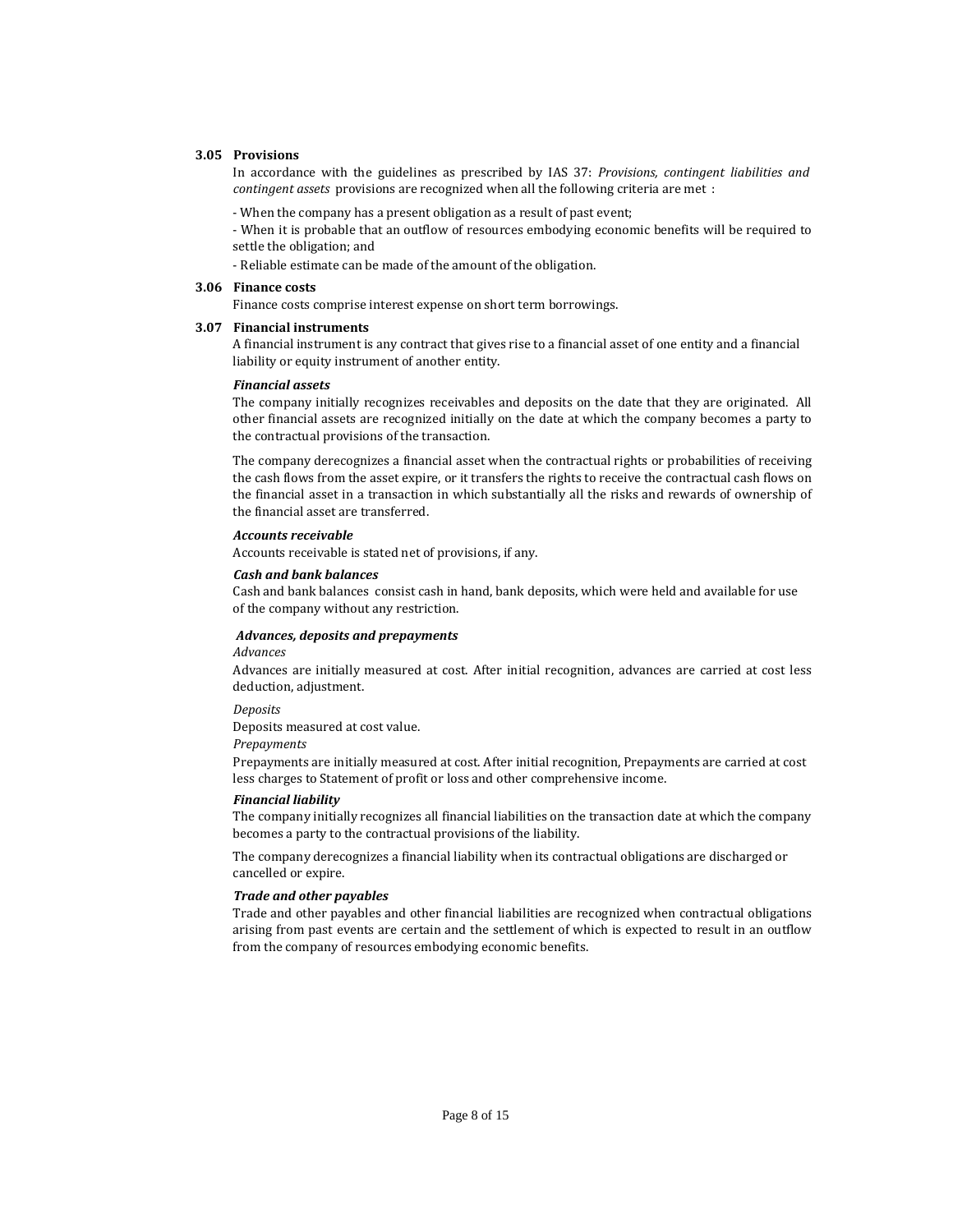#### **3.08 Events after the reporting date**

In accordance with BAS 10: *Events after the reporting period* , amount recognized in the financial statements are adjusted for event after the reporting period that provide additional evidence of conditions that existed at the end of the reporting period. No adjustment is given in the financial statements for event after the reporting period that are indicative of conditions that arose after the reporting period. Material non-adjusting events are disclosed in the financial statements.

#### **3.09 Revenue recognition**

# *(a) Sales of goods*

Revenue is measured at the fair value of the consideration received or receivable and represents amounts receivable for goods provided in the normal course of business, net of discounts, VAT. and other sales-related taxes, if any. Revenue is recognized at the time of raising of sales invoice , when significant risks and reward of ownership have been transferred to the buyer and recovery of the consideration is probable. transfer of risk and rewards occurs from the sale of goods when the products is delivered to the distributors from customer along with dispatch documents and invoices.

#### *(b) Interest income*

Interest income is recognized on accrual basis.

# **3.10 Statement of cash flows**

Statement of cash flows is prepared in accordance with BAS 7: *Cash Flow Statement* under indirect method.

# **3.11 Transactions in foreign currencies**

Transactions denominated in foreign currencies are translated into Bangladeshi Taka at the rate of exchange ruling at the date of the transaction. Monetary assets and liabilities denominated in foreign currencies are translated into Bangladeshi Taka at the exchange rates ruling at the statement of financial position date. Non monetary assets and liabilities denominated in foreign currencies, which are stated at historical cost, are translated into Bangladeshi Taka at the exchange rate ruling at the date of the transaction. Foreign exchange differences arising on translation are recognized in the statement of profit or loss and other comprehensive income.

#### **3.12 Materiality and aggregation**

Each material class of similar items is presented separately in the financial statements. Items of dissimilar nature or function are presented separately unless they are immaterial.

#### **3.13 Offsetting**

Financial assets and liabilities are offset and net amount is reported in the financial statements only when there is legally enforceable right to set-off the recognized amounts and the company intends to either to settle on the net basis, or to realize the assets and to settle the liabilities simultaneously.

#### **3.14 Share capital**

Paid up capital represents total amount of shareholders capital that has been paid in full by the ordinary shareholders. Holders of ordinary shares are entitled to receive dividends as declared from time to time.

### **3.15 Interest income and expenses**

Interest income comprises interest income on bank account. Interest expenses comprise interest expense on borrowings from bank.

#### **3.16 Taxation**

Income tax expenses comprises current and deferred tax . Current tax and deferred tax is recognized in profit or loss except to the extent that it relates to items recognized directly in equity in which case it is recognized in equity.

Provision for tax expense has been made as per Income Tax Ordinance, 1984.

# *Deferred tax*

Deferred tax is recognized in respect of temporary differences between the carrying amount of assets and liabilities for financial reporting purpose and the amounts used for taxation purposes. Deferred tax is not recognized for: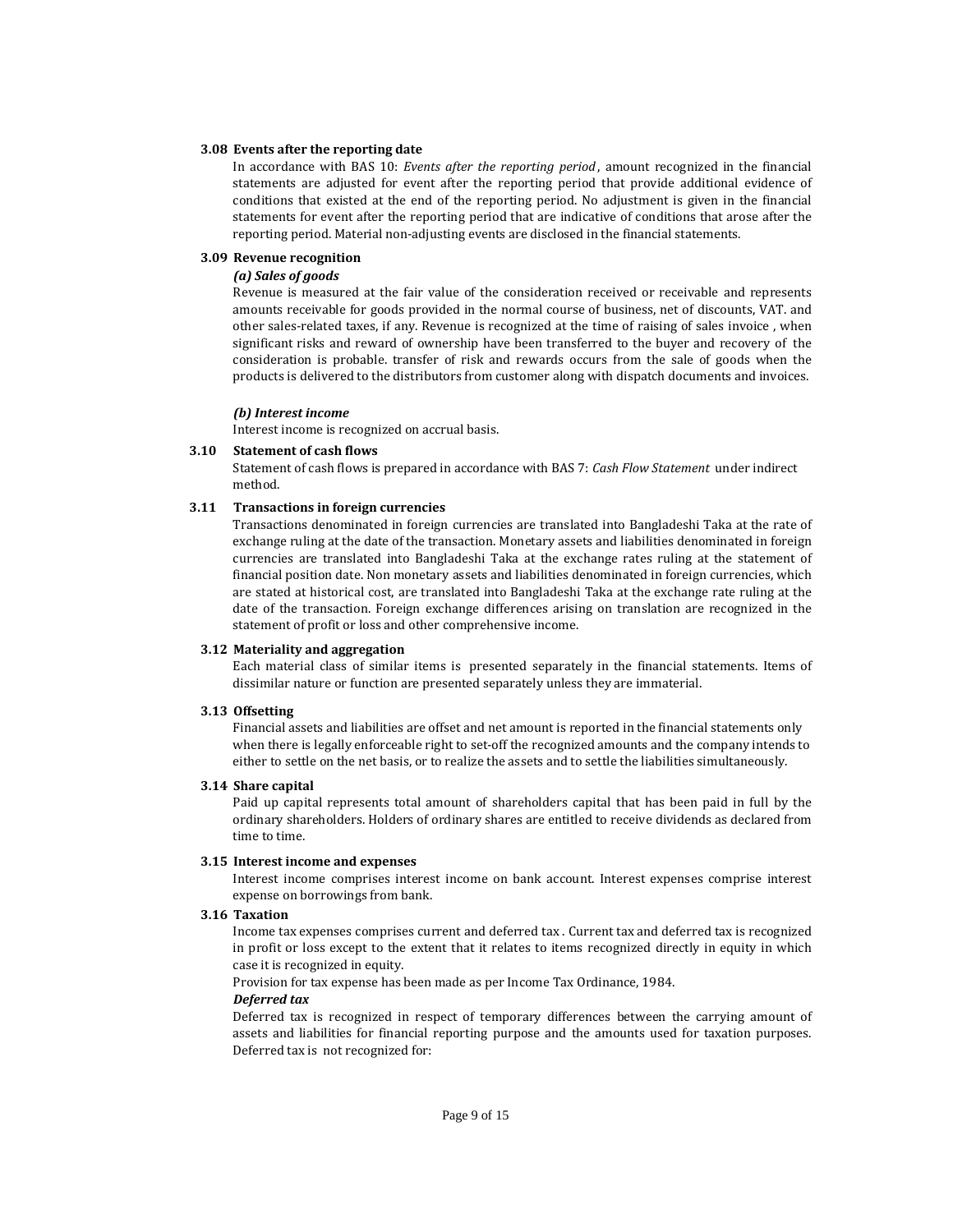- temporary differences on the initial recognition of assets or liabilities in a transaction that is not a business combination and that effects neither accounting nor taxable profit or loss.

- temporary differences related to investment in subsidiaries and jointly controlled entities to the extent that it is probable that they will not reverse in the foreseeable future, and

Deferred tax is measured at the tax rates that are expected to be applied to the temporary differences when they reverse, based on the laws that have been enacted or substantively enacted at the reporting date.

Deferred tax assets and liabilities are offset if there is legally enforceable right to offset current tax liabilities and assets, and they relate to income taxes levied by the same tax authority on the same taxable entity, or on different tax entities, but they intend to settle current tax liabilities and assets on a net basis or their tax assets and liabilities will be realized simultaneously.

A deferred tax asset is recognized for tax credits and deductible temporary differences to the extent that it is probable that future taxable profits will be available against which temporary difference can be utilized. Deferred tax assets are reviewed at each reporting date and are reduced to the extent that it is no longer probable that the related tax benefit will be realized.

## **4 Financial risk management policies**

The management of the company has the overall responsibility for the establishment and oversight of the company's risk management framework. Financial risk management policies require establishing standard procedures to identify and analyze the main risks to which the company is exposed and continually deploying and managing risk management systems designed to eliminate or reduce the probability that risks will arise and to limit their impact.

#### **5 Comparative information**

Comparative information have been disclosed for all numerical information in the financial statements when it is relevant for understanding the current period's financial statements. Previous year's figure has been re-arranged whenever considered necessary to ensure comparability with the current year's presentation as per BAS 8: *Accounting policies, Changes in Accounting Estimates and Errors*.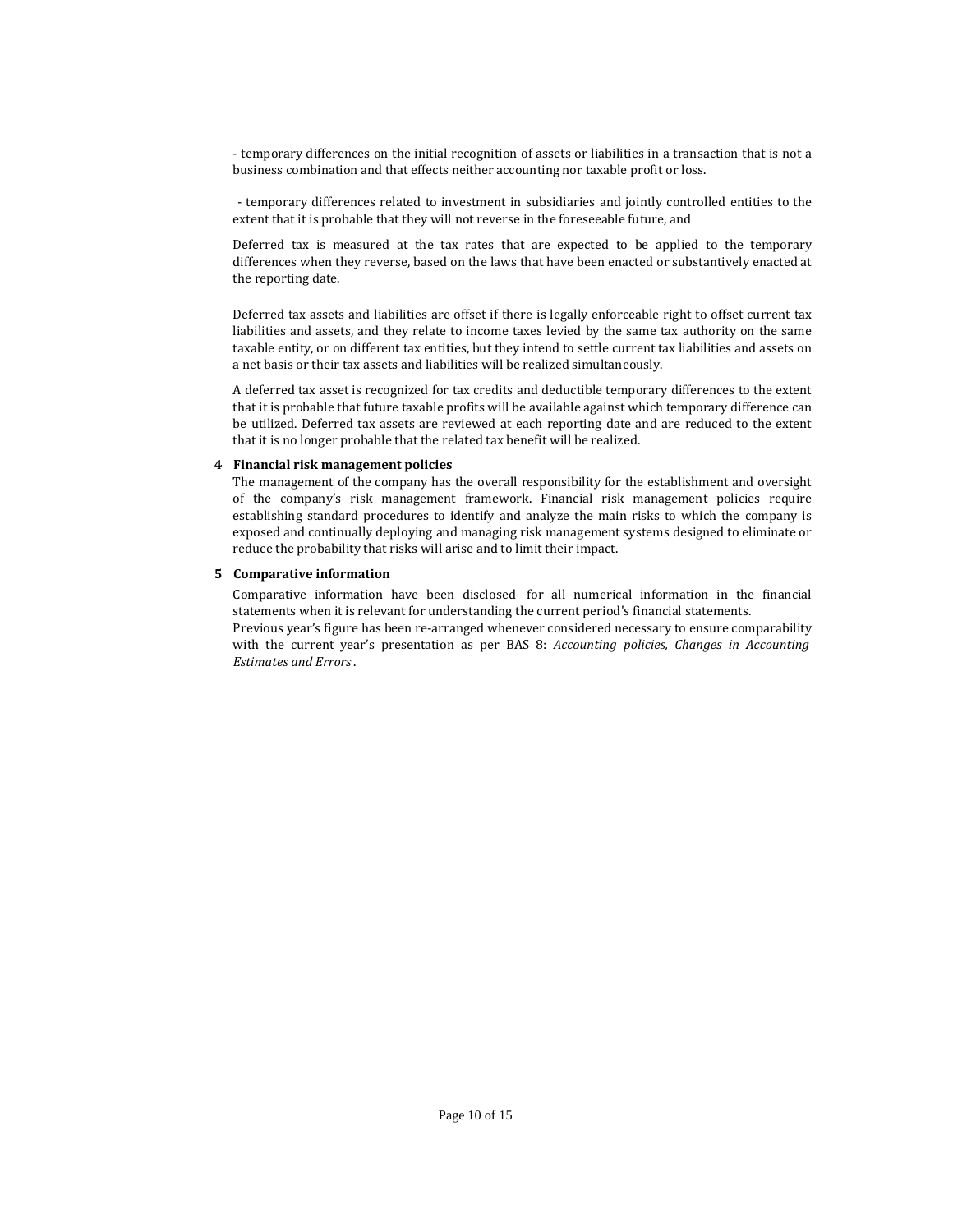|                                 |                        | Amount in Taka |  |
|---------------------------------|------------------------|----------------|--|
|                                 | 31-Mar-18<br>31-Mar-17 |                |  |
| 6 Property, plant and equipment | 112.028.155            | 115,790,503    |  |

This represents the written down value of the property, plant and equipment held by the company as at the date of Statement of financial position . Detail has been given in **Annexure 1.**

# **7 Capital work in process**

| <b>CWIP</b> - Plant & Machinery | 797,265     |               |
|---------------------------------|-------------|---------------|
| Deferred tax assets<br>8        |             |               |
| Deferred tax assets             | 19,449,310  | 11,390,406    |
| Deferred tax liabilities        | (9,886,842) | (6, 569, 934) |
| Net deferred tax assets         | 9,562,468   | 4,820,472     |

| Raw Material (9.01) | 1,756,489 | $\overline{\phantom{a}}$ |
|---------------------|-----------|--------------------------|
| Packing Material    | 471,853   | $\overline{\phantom{0}}$ |
| Finished goods      | 24.167    |                          |
|                     | 2,252,509 | ۰                        |

# **9.01 Raw Material** Raw Materials Provision for slow moving ite

|     | 2,252,509   | ۰           |
|-----|-------------|-------------|
|     |             |             |
|     | 3,397,906   | 1,641,418   |
| ۱m. | (1,641,418) | (1,641,418) |
|     | 1,756,489   |             |

# **10 Advances, deposits and prepayments**

| <b>Advances</b>                           |           |           |
|-------------------------------------------|-----------|-----------|
| Advances to Supplier (10.1)               | 228,635   | 775,051   |
| Advance income tax                        | 69,526    | 1,320     |
| Advance to employee                       | 37,805    | 50,000    |
| VAT-Receivable                            | 224,657   |           |
| <b>Deposits</b>                           |           |           |
| Dhaka Palli Vidyut Samiti for electricity | 593.600   | 593,600   |
| <b>Prepayments</b>                        |           |           |
| Prepayment-Insurance                      | 116,072   |           |
|                                           | 1,270,294 | 1,419,971 |

# **10.01 Advances to Supplier**

| AKR Enterprise         | ۰       | 458,398 |
|------------------------|---------|---------|
| Digital Engravers Ltd. | 226,325 | 316,653 |
| Advances to others     | 2,310   |         |
|                        | 228,635 | 775,051 |
|                        |         |         |

#### **11 Cash and cash equivalent** Cash at bank

| 7.682.142                                                         | 20.241.769 |
|-------------------------------------------------------------------|------------|
| 7,682,142                                                         | 20,241,769 |
| $24 M_{\odot}$ $1.2040 M_{\odot}$ $1.2 M_{\odot}$ $1.2 M_{\odot}$ |            |

*Cash at bank represents balance amount as at 31 March 2018 with main branch of Hongkong and Shanghai Banking Corporation Limited (HSBC).*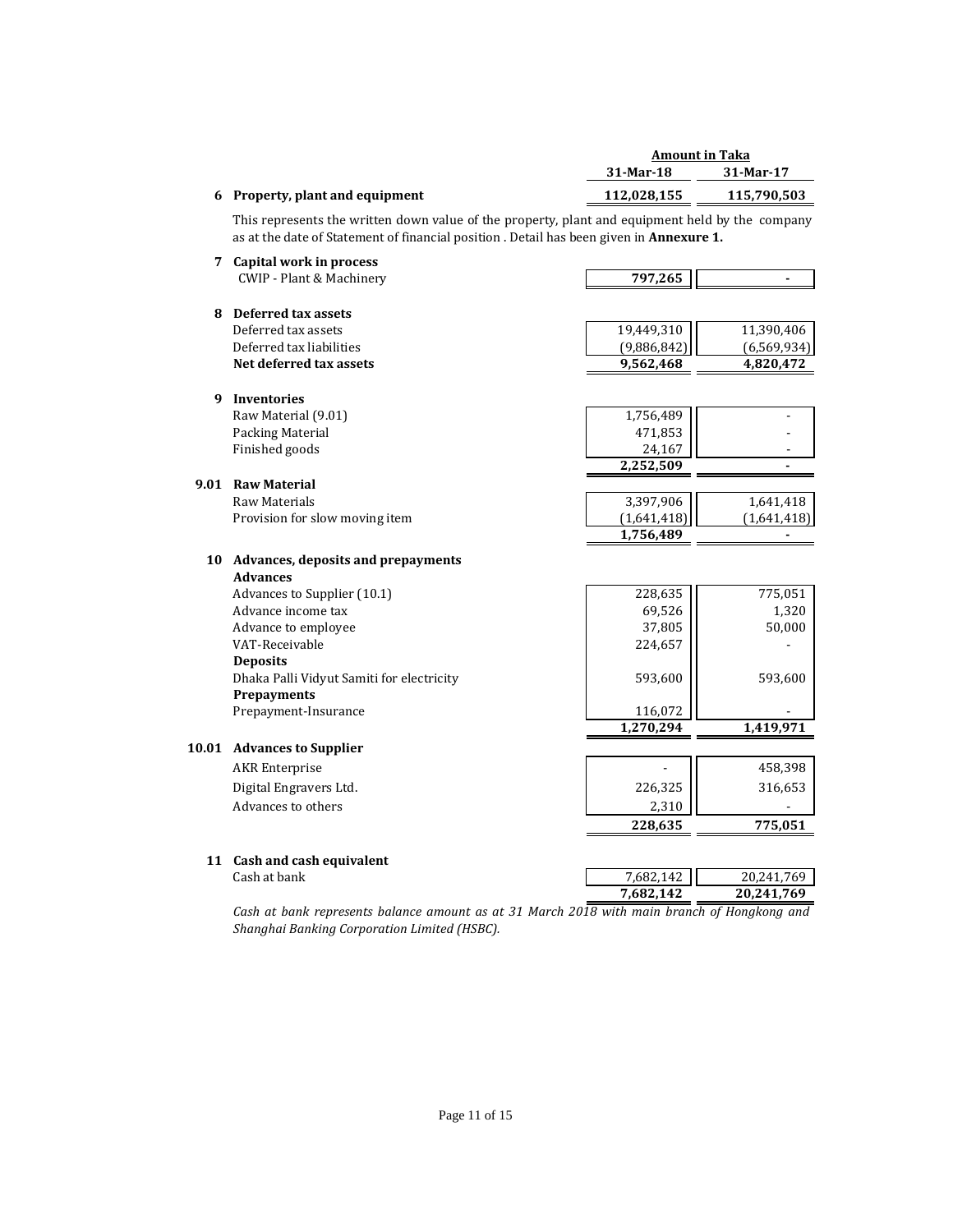|                                                                 |             | <b>Amount in Taka</b> |                  |  |
|-----------------------------------------------------------------|-------------|-----------------------|------------------|--|
|                                                                 |             | 31-Mar-18             | 31-Mar-17        |  |
| 12 Share capital                                                |             |                       |                  |  |
| <b>Authorized share capital</b>                                 |             |                       |                  |  |
| 20,000,000 ordinary shares of Taka 10 each                      | 200,000,000 | 200,000,000           |                  |  |
| Issued, subscribed & paid up share capital                      |             |                       |                  |  |
| 15000000 ordinary shares of Taka 10 each                        | 150,000,000 | 150,000,000           |                  |  |
| Shareholding position of the company is as follows :            |             |                       |                  |  |
|                                                                 | Number of   | Value in              | Value in         |  |
|                                                                 | Shares      | Taka                  | Taka             |  |
| Agro Tech Foods Limited, India                                  | 14,999,500  | 149,995,000           | 149,995,000      |  |
| Mr. Sanjay Srivastava                                           | 500         | 5,000                 | 5,000            |  |
|                                                                 | 15,000,000  | 150,000,000           | 150,000,000      |  |
|                                                                 |             |                       |                  |  |
| 13 Trade and other payable<br>Accounts payable-services (13.01) |             |                       |                  |  |
| Payable to employees                                            |             | 393,430<br>35,938     | 146,618          |  |
| Accrued expenses (13.02)                                        |             | 911,924               | 1,067,994        |  |
|                                                                 |             | 1,341,292             | 1,214,612        |  |
|                                                                 |             |                       |                  |  |
| <b>13.01</b> Accounts payable-services                          |             |                       |                  |  |
| Ahmed Mashuque & Co,                                            |             | 196,097               | 133,970          |  |
| <b>AKR</b> Enterprise                                           |             | 170,720               |                  |  |
| Sharothi Enterprise                                             |             | 26,613                |                  |  |
| Dhaka Palli Vidyut Shamiti - 1                                  |             |                       | 12,648           |  |
|                                                                 |             | 393,430               | 146,618          |  |
| 13.02 Accrued Expenses                                          |             |                       |                  |  |
| Audit fees                                                      |             | 360,000               | 360,000          |  |
| Legal and professional fees                                     |             | 172,500               | 249,558          |  |
| Office rent                                                     |             |                       | 5,750            |  |
| Tax deducted at source                                          |             | 59,040                | 40,000           |  |
| VAT deducted at source<br>Other taxes payable                   |             | 90,650                | 60,000<br>31,756 |  |
| Packaging Development                                           |             | 160,874               | 251,202          |  |
| Security charges                                                |             | 32,000                | 47,878           |  |
| Pest control expenses                                           |             | 19,860                | 21,850           |  |
| Electricity expense                                             |             | 17,000                |                  |  |
|                                                                 |             | 911,924               | 1,067,994        |  |
|                                                                 |             |                       |                  |  |
| 14 Provision for income tax                                     |             |                       |                  |  |
| Opening balance                                                 |             | (2,694)               | (2, 292)         |  |
| Add: Provision made during the year                             |             |                       | (402)            |  |
| Less: Adjustment during the year                                |             | 402<br>(2, 292)       | (2,694)          |  |
|                                                                 |             |                       |                  |  |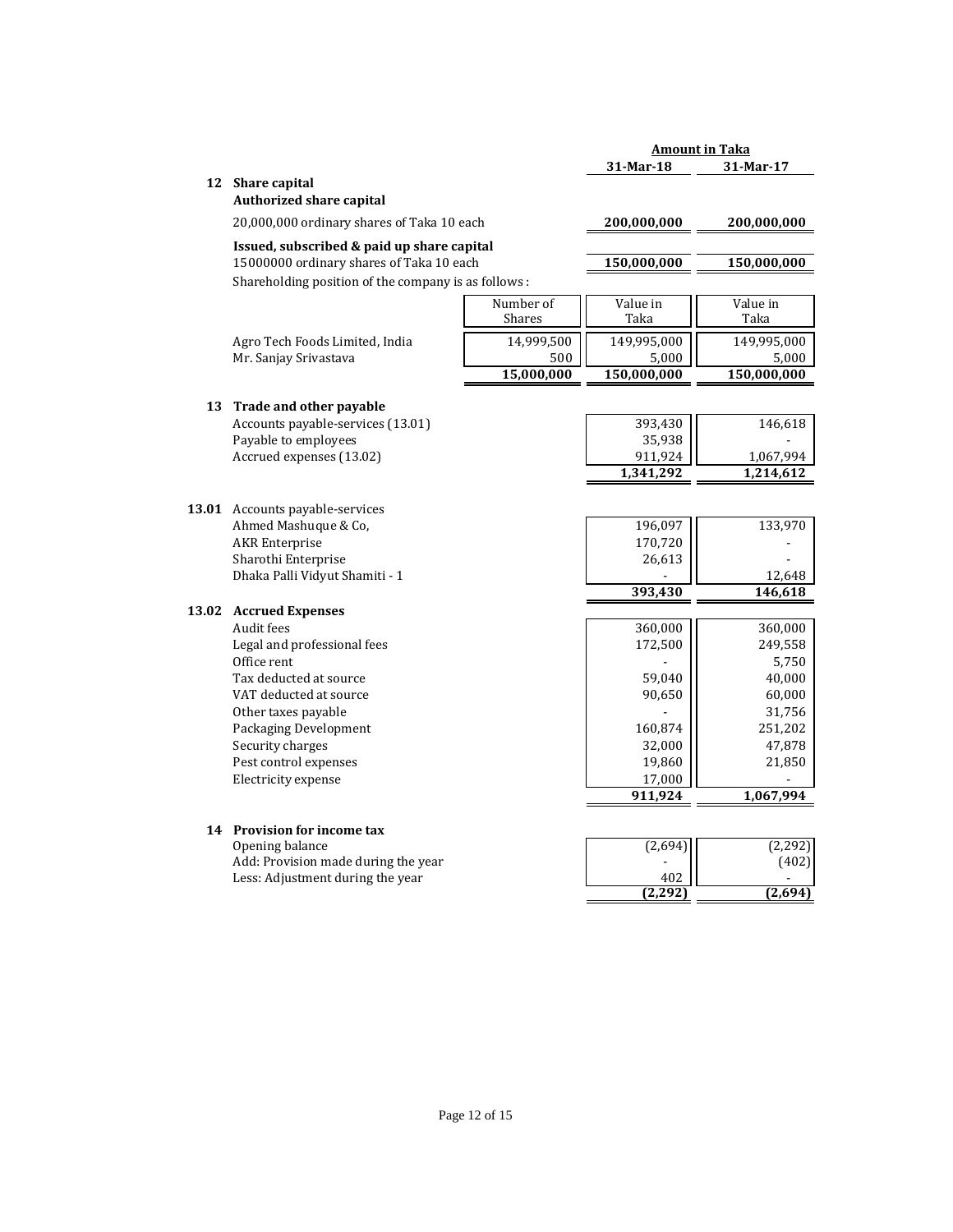|    |                                           | <b>Amount in taka</b> |           |  |  |
|----|-------------------------------------------|-----------------------|-----------|--|--|
|    |                                           | 2017-2018             | 2016-2017 |  |  |
|    | 15 Revenue                                |                       |           |  |  |
|    | Export                                    | 302,108               |           |  |  |
|    | 16 Cost of material consumed              |                       |           |  |  |
|    | Opening raw material & packing material   |                       |           |  |  |
|    | <b>Add: Purchases</b>                     |                       |           |  |  |
|    | Raw materials                             | 1,992,146             |           |  |  |
|    | Packing materials                         | 488,853               |           |  |  |
|    | <b>Less: Closing stock</b>                |                       |           |  |  |
|    | Raw materials                             | 1,756,489             |           |  |  |
|    | Packing materials                         | 471,853               |           |  |  |
|    | Total                                     | 252,657               |           |  |  |
| 17 | Administrative and selling expenses       |                       |           |  |  |
|    | Salary and allowances                     | 2,863,670             | 2,283,714 |  |  |
|    | Contribution to employee's provident fund | 855,342               |           |  |  |
|    | Travelling and conveyance                 | 72,565                | 13,801    |  |  |
|    | Rent expense                              | 13,000                | 68,400    |  |  |
|    | Audit fees                                | 423,000               | 477,250   |  |  |
|    | Professional fees                         | 1,224,114             | 968,800   |  |  |
|    | License & subscription fees               | 50,350                | 42,855    |  |  |
|    | Rates and taxes                           | 138,335               |           |  |  |
|    | Bank charges                              | 50,884                | 20,540    |  |  |
|    | Printing and stationery                   | 20,728                | 1,795     |  |  |
|    | Legal charges                             | 6,100                 | 80,426    |  |  |
|    | Pest control expenses                     | 145,283               | 258,750   |  |  |
|    | Security charges                          | 416,122               | 512,478   |  |  |
|    | Communication expenses                    | 77,226                | 12,791    |  |  |
|    | Loss on damaged goods                     |                       | 1,510,532 |  |  |
|    | Miscellaneous expenses                    | 9,063                 | 144,957   |  |  |
|    | C&F charges                               | 44,441                |           |  |  |
|    | Power and fuel - electricity              | 340,258               |           |  |  |
|    | Consumable expenses                       | 277,063               |           |  |  |
|    | Repair and maintenance                    | 157,374               |           |  |  |
|    | Meeting and conference                    | 5,801                 |           |  |  |
|    | Insurance expense                         | 349,283               |           |  |  |
|    | Foreign exchange loss                     | 8,715                 |           |  |  |
|    |                                           | 7,548,717             | 6,397,089 |  |  |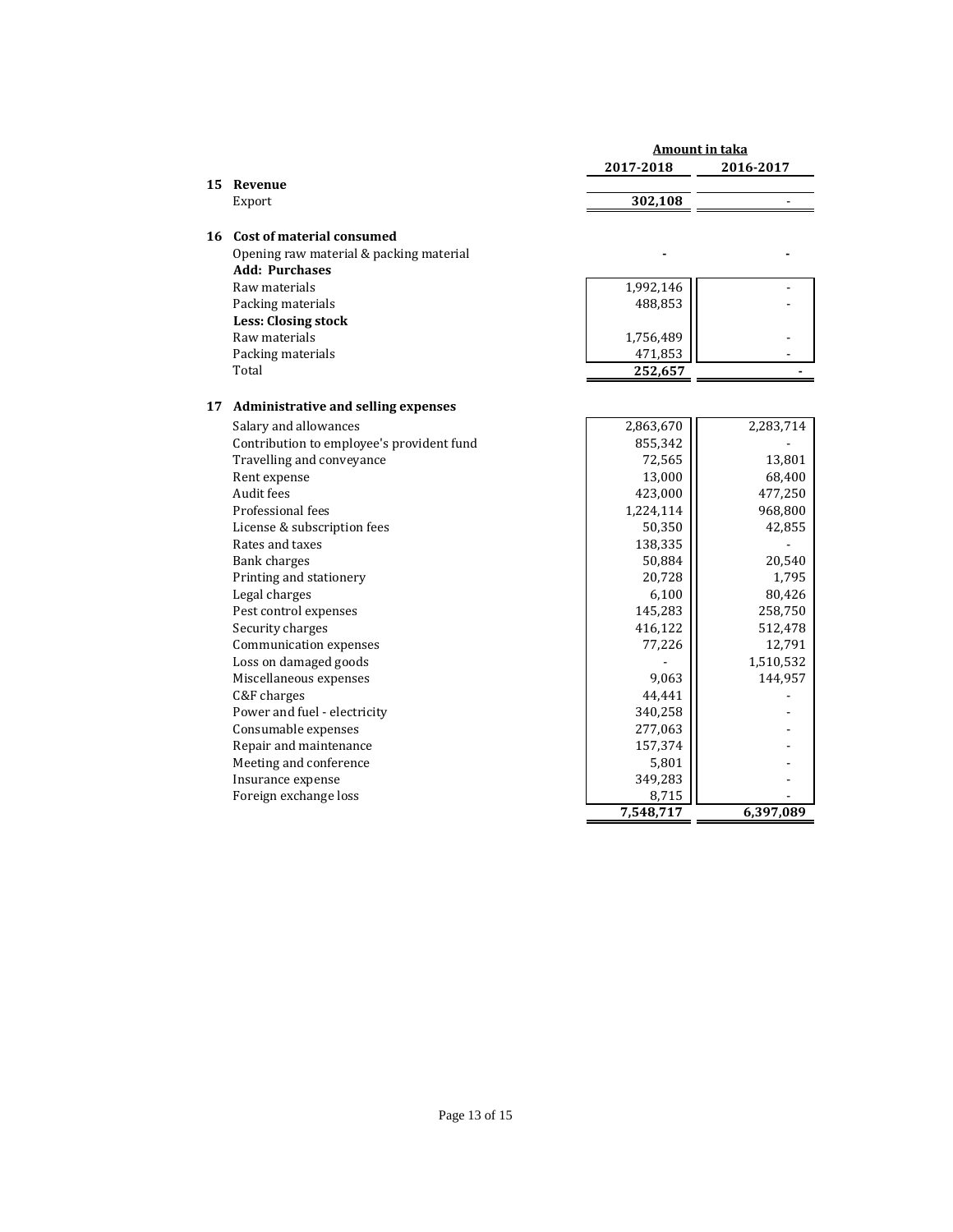|                             | <b>Amount in taka</b> |           |  |  |
|-----------------------------|-----------------------|-----------|--|--|
|                             | 2017-2018             | 2016-2017 |  |  |
| 18 Particulars of employee  |                       |           |  |  |
| <b>Nationality:</b>         |                       |           |  |  |
| Bangladeshi                 | -                     |           |  |  |
| Non-Bangladeshi             |                       |           |  |  |
|                             |                       |           |  |  |
| Salary range:               |                       |           |  |  |
| Monthly Taka 3,000 or above |                       |           |  |  |
| Monthly below Taka 3,000    |                       |           |  |  |
|                             |                       |           |  |  |

# **19 Related party transaction**

During the year the company carried out a number of transactions with related parties in the normal course of business. Names of those related parties, nature of those transactions and their total value have been set out in accordance with the provisions of BAS 24: *Related Party Disclosure* .

| Name of the                  | Nature of<br>transaction |                        | Transaction during the year 2017-18 |                        |  |
|------------------------------|--------------------------|------------------------|-------------------------------------|------------------------|--|
| related party<br>transaction |                          | Relationship           | Transaction<br>value                | <b>Closing Balance</b> |  |
| Agro Tech Foods<br>Limited   | Sales of<br>product      | <b>Holding Company</b> | 302,108                             |                        |  |

# **20 Capital expenditure commitment**

There are amounting BDT 2,180,792 as capital expenditure commitment as at 31 March 2018.

#### **Director Director**